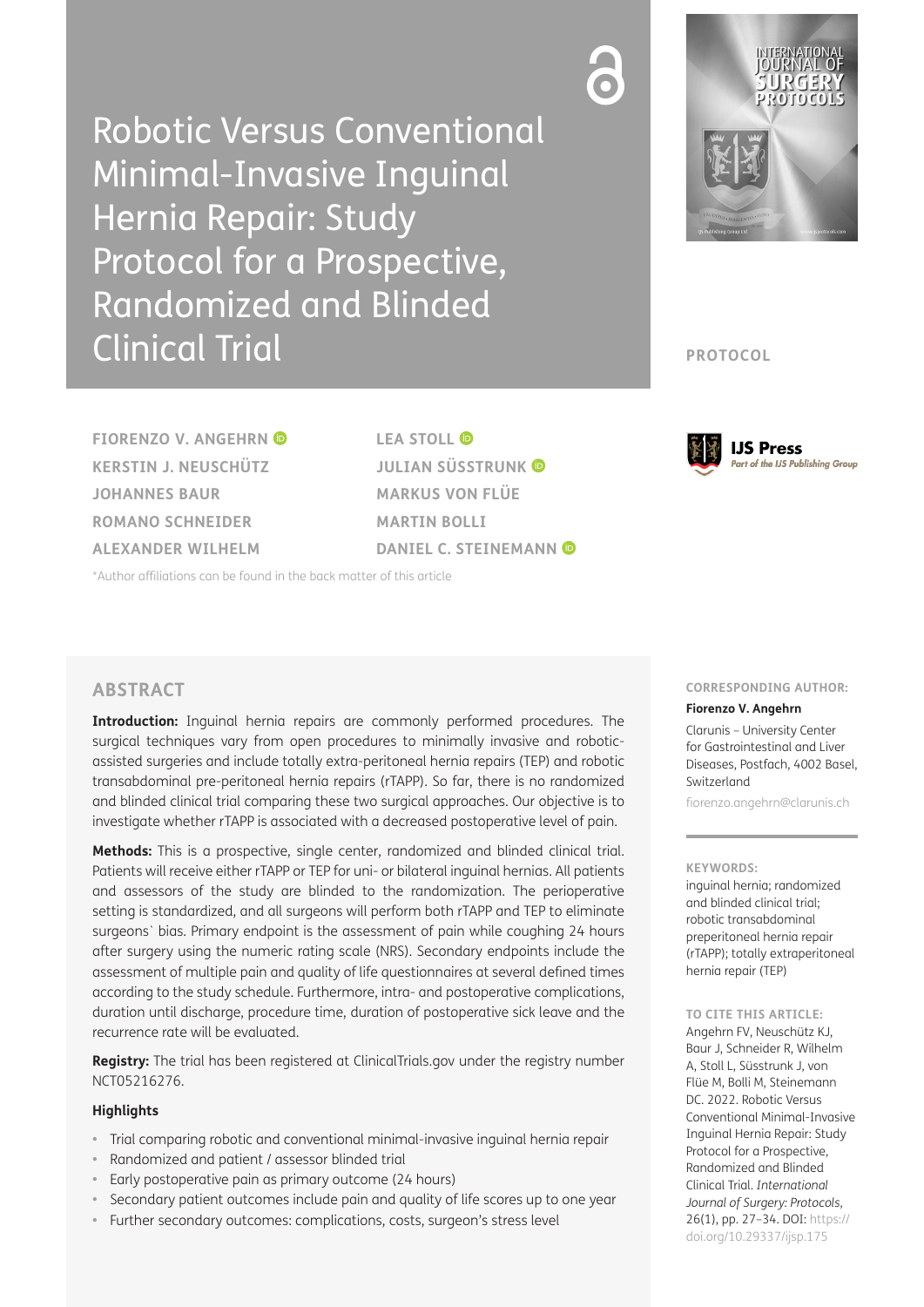# **1. INTRODUCTION**

Inguinal hernias are the most common type of hernias and the reported annual incidence varies from 13 to 34/10'000 [[1–](#page-6-0)[3](#page-6-1)]. The only definitive treatment is surgical repair, which is therefore one of the most commonly performed procedures [[1\]](#page-6-0).

## **1.1. SURGICAL PROCEDURES FOR INGUINAL HERNIA REPAIR**

The applied surgical techniques for inguinal hernia repair have evolved over the past decades [\[4](#page-6-2)]. For a long period, open techniques were the gold standard, initially with a suture repair, as in the Bassini or Shouldice technique, later with a tension-free mesh implantation according to the Lichtenstein procedure [[5](#page-6-3)]. Subsequently, minimally invasive techniques such as totally extra-peritoneal hernia repair (TEP) and transabdominal pre-peritoneal hernia repair (TAPP) were introduced [[6\]](#page-6-4). The use of a mesh shows clear benefits regarding recurrence and persisting pain compared to meshless procedures [\[7](#page-6-5)]. Furthermore, minimally invasive approaches show a lower rate of acute and chronic pain, faster recovery times and a reduced rate of paresthesia [\[7](#page-6-5)–[9\]](#page-6-6).

Robotic-assisted hernia repair has previously been described as a "natural progression" [\[10\]](#page-6-7). Robotic procedures follow the same operative techniques as conventional minimally invasive procedures, yet bring advantages like increased visualization and range of motion [\[11](#page-6-8)]. These advantages allow a more meticulous preparation. Both robotic totally extra-peritoneal (rTEP) and robotic transabdominal pre-peritoneal (rTAPP) hernia repair are feasible. Yet, due to technical factors rTAPP is performed more frequently than rTEP [\[10](#page-6-7)].

In the literature, comparison of rTAPP and TEP shows controversial results. Some studies report lower pain scores and a lower incidence of complications for rTAPP compared to TEP [\[12,](#page-6-9) [13](#page-6-10)]. Others show comparable results regarding postoperative outcomes such as pain, surgical site infection, hospital length of stay and recurrence rate [[14](#page-6-11), [15](#page-6-12)]. However, so far there is no randomized and blinded study comparing these two techniques and previously mentioned reports show significant differences in preoperative characteristics such as age, body mass index (BMI) and rate of complex cases which may have an impact on postoperative outcomes [[15](#page-6-12)]. Additionally, the further investigation of innovative minimally invasive techniques, like rTAPP, has previously been proposed [\[14\]](#page-6-11). With this study we aim to corroborate better evidence in the usage of robotic surgery, especially because the studied procedures belong to the most frequently performed surgeries with and without robotic assistance. To our knowledge, there is no randomized trial investigating the value of robotic surgery in this context. Our goal will be to publish the results in a journal of high impact and therefore supply evidence of high quality that will be incorporated into future guidelines.

## **1.2. HYPOTHESIS**

We hypothesize that rTAPP will lead to a reduction of acute postoperative pain compared to TEP and that pain reduction will later translate into earlier recovery. We presume a 20% reduction of the numeric rating scale (NRS) while coughing 24 hours after surgery. Accordingly, the objective of the current randomized controlled trial is to investigate whether rTAPP is associated with a decreased level of pain shortly after surgery compared to conventional TEP.

## **2. METHODS**

## **2.1. STUDY DESIGN AND SETTING**

This is a prospective, single center, randomized and blinded clinical trial. The trial will be led by and conducted at the Clarunis, University Center for Gastrointestinal and Liver Diseases in the St. Clara Hospital in Basel, Switzerland.

## **2.2. REGISTRATION**

This trial has been registered at ClinicalTrials.gov under the registry number NCT05216276.

## **2.3. INCLUSION AND EXCLUSION CRITERIA**

Patients with a unilateral or bilateral inguinal hernia, older than 18 years of age and able to give their informed consent are included in the study. Exclusion criteria are recurrent hernias, previous open abdominal surgery at or below the umbilicus, liver disease defined by the presence of ascites, end-stage renal disease requiring dialysis, pregnancy, the inability to give informed consent, and the requirement of emergency surgery. Furthermore, patients with the need of an open surgery, due to their preference, the inability to undergo general anesthesia or to tolerate a pneumoperitoneum will not be included. A flowchart of participant recruitment, randomization and follow-up is shown in [Figure 1](#page-2-0).

## **2.4. SCREENING/PRIMARY PATIENT ASSESSMENT**

All patients seen during consultation for inguinal hernia will be registered. This primary assessment will be performed for every patient, including patients that withhold consent or fulfill any of the mentioned exclusion criteria, hereby ensuring a thorough documentation and a complete dataset.

## **2.5. SAMPLE SIZE DETERMINATION**

A numeric rating scale (NRS) of 4.37+/–1.66 at coughing 24 hours after surgery is assumed in the control group. This estimate takes two previous studies into consideration: the double-blinded randomized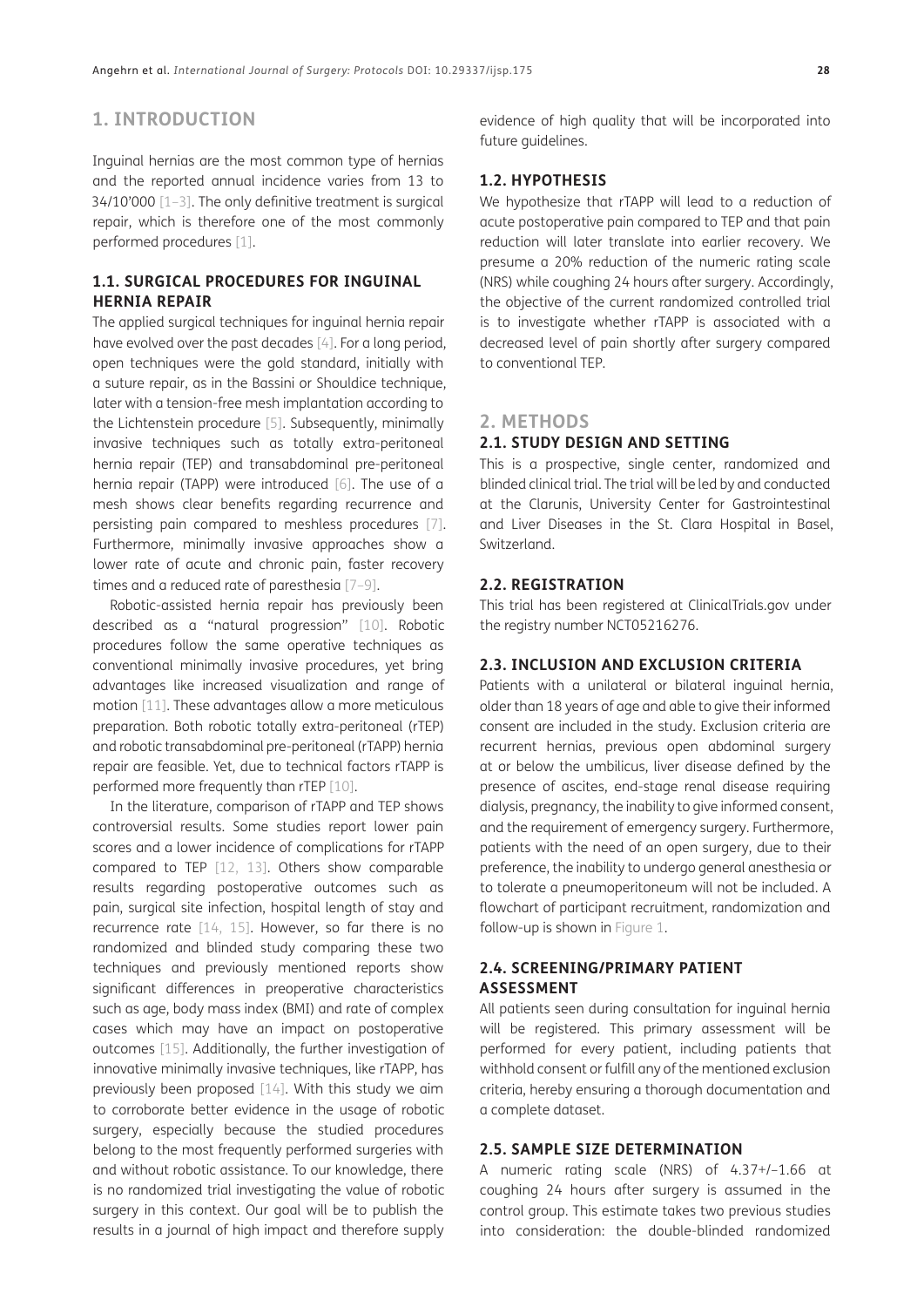

<span id="page-2-0"></span>**Figure 1** Flowchart of participant recruitment, randomization and follow-up.

controlled trial by A. Mughal comparing TEP with and without peripheral nerve block [[16](#page-6-13)] and the retrospective study analysis by C.-C. Yu comparing the mean NRS after TEP with glue versus tack fixation of the mesh [[17](#page-6-14)]. The study hypothesis is a 20% reduction of the NRS. Given a level of significance of 0.05 and a power of 0.90 a sample size of 76 patients per group is needed. With an estimated dropout rate of 20%, we plan to include 91 patients per group and thus a total of 182 patients.

## **2.6. RANDOMIZATION, ALLOCATION, AND BLINDING**

Patients are allocated to rTAPP or TEP by randomization. The randomization is performed as a block randomization and stratified for unilateral or bilateral hernias and for the body mass index (smaller or greater than and equal 30 kg/m2). This ensures that the groups will be similar regarding these important covariates. The randomization is performed by a case manager that is not involved in the treatment of the patients. The randomization

is performed software-based using the REDCap randomization module. All patients and assessors of the study variables are blinded to the randomization. The surgeon is not blinded. The surgeon will not assess information for the endpoints. The exact surgery is not mentioned in the primary report before surgery nor in the surgery protocol given to the patient or to the postop personnel. The exact report is published only after 7 days. In addition, case manager, anesthesia-, OR-, wake-up-, ward- (if hospitalized) personnel are informed about the blinded study. Given the fact that for rTAPP the incisions are made in a horizontal line at the level of the umbilicus and for TEP the incisions are made in a vertical line between the umbilicus and the symphysis, all patients will receive the same standardized opaque wound dressing, covering all potential incision sites. This ensures the blinding of the patients and the assessors of the study variables postoperatively. Patients will be unblinded 7 days after the surgery. Any violation of the blinding will be noted in the case reporting form.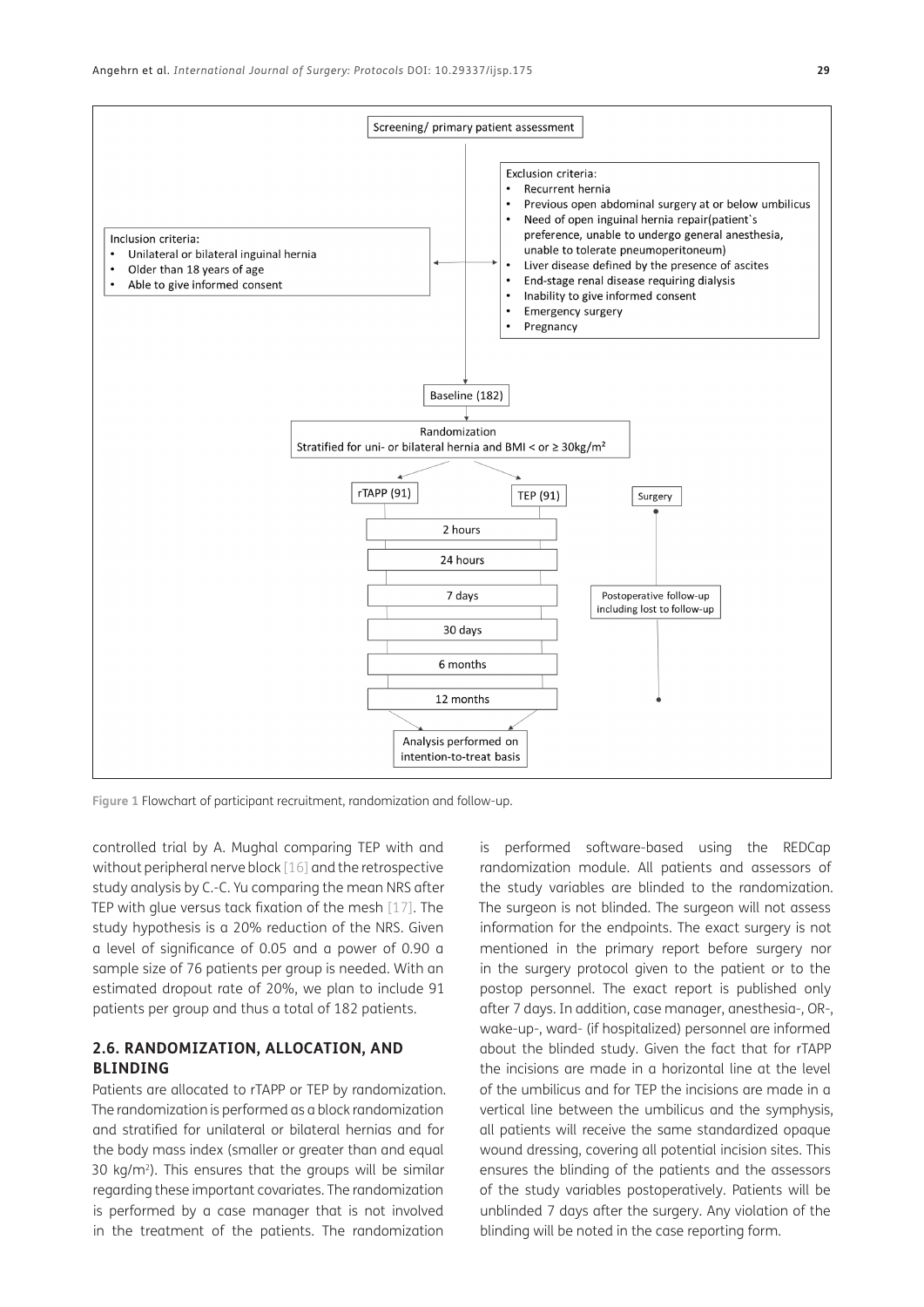## **2.7. PARTICIPATING SURGEONS**

All participating surgeons will perform rTAPP as well as TEP. Each participating surgeon must have performed more than 30 rTAPP and more than 30 TEP within the last 12 months. Furthermore, every surgeon must have performed more than 50 advanced robotic procedures before the beginning of the study and have broad experience in minimally invasive abdominal surgery. The cases for the learning curve for rTAPP and TEP are debated in the literature. It depends not only on the procedure but also on the experience of the surgeon overall. With this double number of 50 advanced robotic procedures and 30 TEP's and 30 rTAPP's we want to make sure even if the 30 might be in the lower end of the literature that these surgeons have most likely overcome the learning curve because they are overall experienced surgeons. Advanced robotic procedures include: esophagectomy, gastrectomy, fundoplication, colon resection (right, transverse, left, sigmoid), TME, mesh-rectopexy and TARUP. The operation scheduling will equally distribute rTAPP and TEP for each surgeon, to ensure an elimination of surgeons' bias.

## **2.8. PERIOPERATIVE SETTING**

Due to Swiss regulations, surgical treatment of a unilateral hernia is performed in an outpatient setting, whereas patients with bilateral hernias are hospitalized for at least one night. All patients will receive an intravenous antibiotic prophylaxis with 2 g of Cefazolin 30 minutes before the incision. The patients will receive a standardized general anesthesia with an endotracheal intubation, and intraoperative pain management will follow a standard based on fentanyl. Postoperatively, all patients will receive Celecoxib 200 mg twice a day for 5 days and Metamizole 500 mg 4 times a day for 7 days.

### **2.9. SURGICAL TECHNIQUES**

## 2.9.1. Robotic transabdominal pre-peritoneal hernia repair rTAPP

The Xi da Vinci patient cart is placed on either side of the operating table with integrated table motion. The abdomen is insufflated with carbon dioxide using a Veress needle at Palmer's point. The first 8 mm robotic port is placed above the umbilicus and the AirSeal® insufflator is connected hereto. After a brief laparoscopy, two further 8 mm robotic ports are placed on each side of the first port, with a distance of 6–8 cm. After placing the patient in a slight Trendelenburg position, the Xi robot is docked. The monopolar scissors are inserted in the right arm, the fenestrated bipolar grasper in the left arm. The center port holds the 30° endoscope. The peritoneum is incised 4–5 cm above the internal ring, from the median umbilical ligament in direction of the anterior superior iliac spine and gradually detached from the transversalis fascia. Medially the space of Retzius is entered and the Cooper ligament is exposed. Laterally the dissection

is completed to the psoas muscle. The hernial sac is separated from the spermatic cord in males or the round ligament of the uterus in females and is then reduced. The peritoneum is then further dissected in cephalad direction for at least 5 cm to create adequate space for the mesh. The mesh with a size of at least  $12 \times 15$  cm is positioned to cover the entire myopectineal orifice including the site of direct, indirect, and femoral hernias. The mesh is sutured to the Cooper ligament and in case of a larger medial hernia additionally to the ventral abdominal wall, using an absorbable Vicryl suture. The triangle of pain is meticulously spared. The initially opened peritoneum is readapted with an absorbable 3-0 V-Loc™. In the end, the ports are removed, the pneumoperitoneum is desufflated, and the skin is closed with a resorbable intracutaneous suture.

### 2.9.2. Totally extra-peritoneal hernia repair (TEP)

The first incision is made at the umbilicus and access to the layer between the rectal muscle and the posterior lamina of the rectus sheath is gained. Here, a dissecting balloon is inserted to create a preperitoneal space under direct camera visualization and then a 12 mm port is placed. Two further 5 mm ports are installed along the median line below the umbilicus. The patient is placed in a slight Trendelenburg position and tilted towards the surgeon. Equivalently to the rTAPP procedure, the hernial sac is separated from the spermatic cord or the round ligament of the uterus and then reduced. The peritoneum is further dissected to create sufficient space for the mesh which is then inserted and positioned. The mesh is secured with glue or, in case of a M3 hernia according to the European Hernia Society (EHS) classification [[18](#page-6-15)], with resorbable tacks. The ports are then removed, and the gas is desufflated. Afterwards, the fascia at the umbilicus is closed with a Vicryl suture and the skin is closed with a resorbable intracutaneous suture.

### **2.10. ENDPOINTS**

The primary endpoint is the assessment of pain while coughing 24 hours after surgery, measured on a numeric rating scale (NRS). The endpoint was determined considering that pain after inguinal hernia repair is a major issue as it may compromise the quality of life and acute postoperative pain may be seen as a surrogate for the development of chronic pain [[19](#page-6-16)–[21\]](#page-6-17).

Secondary endpoints include the analysis of the NRS score 2 hours, 7 and 30 days as well as 6 and 12 months postoperatively and the assessment of the inguinal pain questionnaire (sf-IPQ), the European Quality of Life 5 Dimension 5 Level questionnaire (EQ-5D-5L), the ICEpop CAPability measure for Older people (ICECAP-O), the Short-Form Six-Dimension (SF-6D), the 12-item Short Form Survey (SF-12) and the Carolina Comfort Scale (CCS) at multiple defined times within 1 year after the surgery. Furthermore, secondary endpoints include the evaluation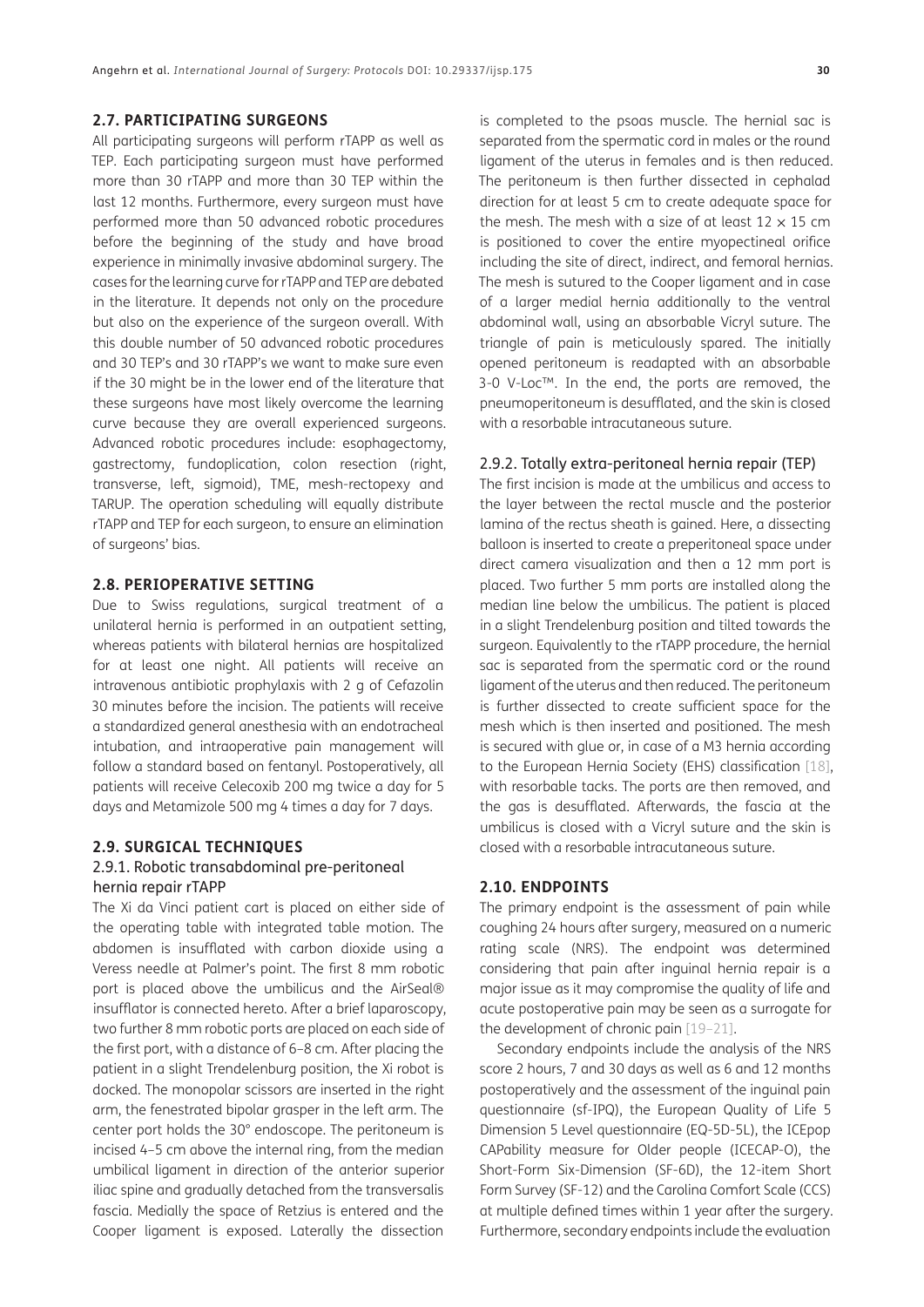of intra- and postoperative complications, according to the Clavien-Dindo classification and the Comprehensive Complication index (CCI), and the assessment of the recurrence rate 6 and 12 months postoperatively. The procedure time, duration until discharge, amount of intraoperative and postoperative pain medication, costs of the treatment, duration of the sick leave as well as the costs of the sick leave and the type of labor that can be conducted will be evaluated. Additionally, the ergonomics of the surgeons measured by the National Aeronautics and Space Administration Task Load Index

(NASA TLX) and the Dutch Musculoskeletal questionnaire will be examined.

## **2.11. DATA COLLECTION AND STUDY SCHEDULE**

Data is collected by a dedicated study nurse and the operating surgeon face-to-face or via telephone and online survey, after thorough explanation of the different scores and questionnaires according to the schedule displayed in [Figure 2](#page-4-0). All data is entered in a REDCap study database.

|                      |                  | Day $0, 2h$       | 24h       | $7d$             | 30d              | 6                 | 12                |
|----------------------|------------------|-------------------|-----------|------------------|------------------|-------------------|-------------------|
|                      | <b>Baseline</b>  | postop            | postop    | postop           | postop           | months            | months            |
| Assessment           | $OS^*$           | OS,               | OS,       | OS,              | OS,              | OS,               | OS,               |
|                      | $ETF^{\#}$       |                   |           |                  |                  |                   |                   |
|                      |                  | <b>FTF</b>        | Phone     | Phone            | Phone            | <b>FTF</b>        | <b>FTF</b>        |
| NRS at coughing      |                  |                   | $^{+}$    |                  |                  |                   |                   |
| (primary endpoint)   |                  |                   |           |                  |                  |                   |                   |
| NRS at rest and at   | $\boldsymbol{+}$ | $\boldsymbol{+}$  | $\! + \!$ | $\boldsymbol{+}$ | $\boldsymbol{+}$ | $\boldsymbol{+}$  | $\! + \!$         |
| coughing             |                  |                   |           |                  |                  |                   |                   |
| sf-IPQ               | $+$              |                   | $+$       | $^{+}$           | $+$              | $+$               | $+$               |
|                      |                  |                   |           |                  |                  |                   |                   |
| $EQ-5D-5L$           | $^{+}$           |                   | $^{+}$    | $^{+}$           | $+$              | $^{+}$            | $^{+}$            |
| <b>ICECAP-O</b>      | $^{+}$           |                   | $^{+}$    | $^{+}$           | $\boldsymbol{+}$ | $\! +$            |                   |
| Morbidity            |                  |                   |           |                  | $^{+}$           |                   |                   |
| Intraoperative       |                  | $\! +$            |           |                  |                  |                   |                   |
| complications        |                  |                   |           |                  |                  |                   |                   |
| Intraoperative pain  |                  | $\qquad \qquad +$ |           |                  |                  |                   |                   |
| medication           |                  |                   |           |                  |                  |                   |                   |
| Operating and        |                  | $\qquad \qquad +$ |           |                  |                  |                   |                   |
| procedure time       |                  |                   |           |                  |                  |                   |                   |
| Hospital stay        |                  |                   |           | $^{+}$           |                  |                   |                   |
|                      |                  |                   |           |                  |                  |                   |                   |
| Postoperative pain   |                  | $^{+}$            | $+$       | $+$              | $\boldsymbol{+}$ | $+$               | $\boldsymbol{+}$  |
| medication           |                  |                   |           |                  |                  |                   |                   |
| (prescribed and      |                  |                   |           |                  |                  |                   |                   |
| intake)              |                  |                   |           |                  |                  |                   |                   |
| Recurrence           |                  |                   |           |                  |                  | $\qquad \qquad +$ | $\overline{+}$    |
|                      |                  |                   |           |                  |                  |                   |                   |
| $SF-12$              | $\boldsymbol{+}$ |                   |           |                  | $\! +$           | $\! +$            | $\qquad \qquad +$ |
|                      |                  |                   |           |                  |                  |                   |                   |
| <b>CCS</b>           | $\boldsymbol{+}$ |                   |           |                  | $\! +$           | $\qquad \qquad +$ | $\ddot{}$         |
|                      |                  |                   |           |                  |                  |                   |                   |
| $SF-6D$              | $^{+}$           |                   | $^{+}$    | $^{+}$           | $\boldsymbol{+}$ | $\boldsymbol{+}$  | $\qquad \qquad +$ |
|                      |                  |                   |           |                  |                  |                   |                   |
| <b>NASA TLX</b>      | $\boldsymbol{+}$ | $\! +$            |           |                  |                  |                   |                   |
| Dutch Muskulo-       | $\boldsymbol{+}$ | $\boldsymbol{+}$  |           |                  |                  |                   |                   |
| skeletal             |                  |                   |           |                  |                  |                   |                   |
|                      |                  |                   |           |                  |                  |                   |                   |
| questionnaire        |                  |                   |           |                  |                  |                   |                   |
| Costs for surgery    |                  |                   |           |                  | $+$              |                   |                   |
| Sick leave           |                  |                   |           |                  | $\boldsymbol{+}$ |                   |                   |
| Costs for sick leave |                  |                   |           |                  | $\overline{+}$   |                   |                   |
| Type of labor        | $\boldsymbol{+}$ |                   |           |                  | $\boldsymbol{+}$ | $\boldsymbol{+}$  | $\boldsymbol{+}$  |

<span id="page-4-0"></span>*\*OS* = online-survey, <sup>#</sup>FTF=Face-to-face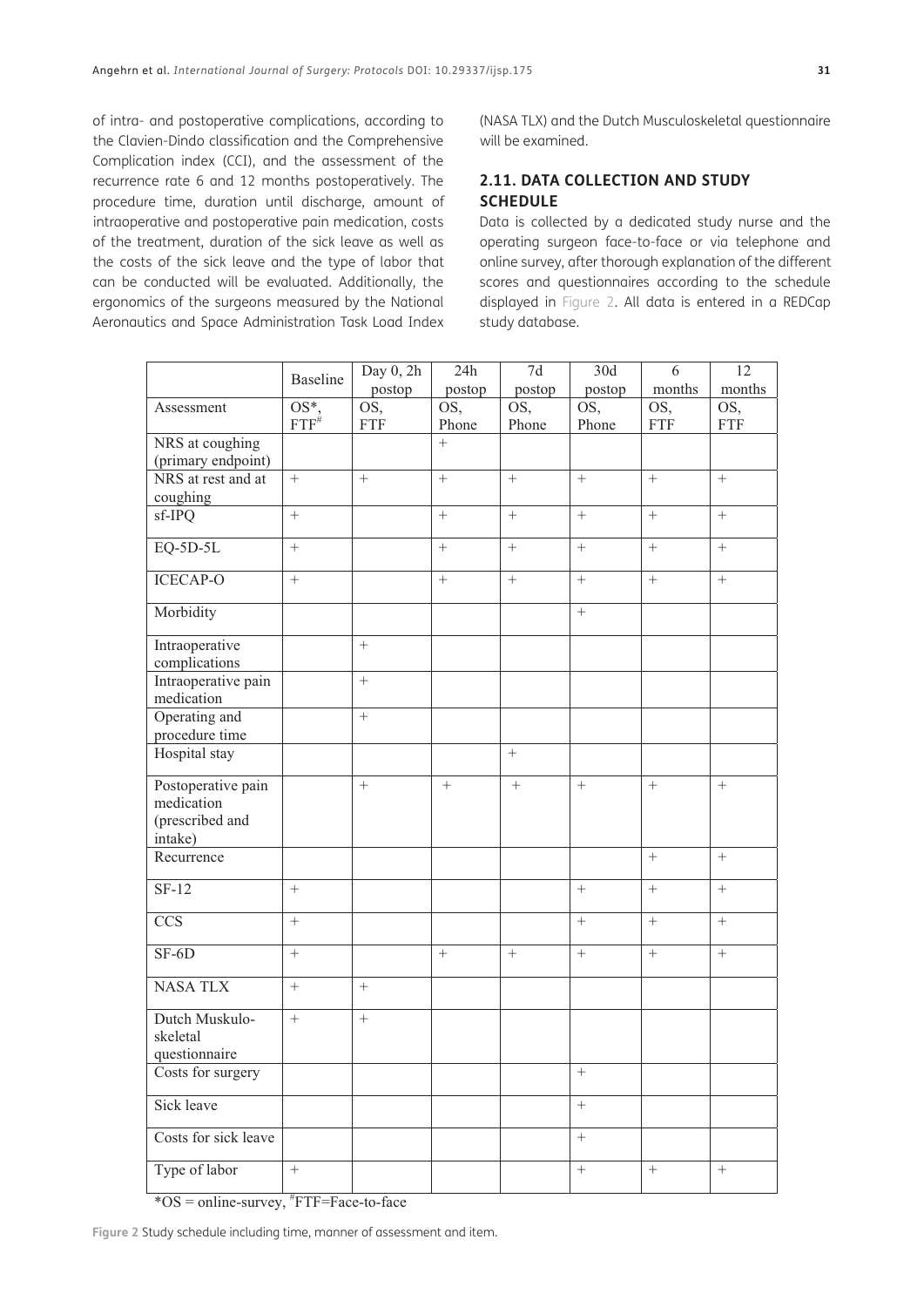## **2.12. STATISTICAL ANALYSIS**

Analysis will be performed on an intention-to-treat basis with all patients in the group to which they were allocated. Statistical analyses will be performed using IBM SPSS Statistics software (IBM, Armonk, NY, US), depicting continuous data as mean or median and categorical data as counts and percentage of total. The Mann-Whitney U-test will be used to compare ordinal data and the Fisher's exact test for the analysis of nominal data. Multiple group comparisons of normally distributed continuous variables will be performed by analysis of variance (ANOVA). Pearson's r-correlation will be used to correlate the primary and secondary outcomes with surgical experience as well as specific patient characteristics.

# **ABBREVIATIONS**

| <b>ANOVA</b> | Analysis of variance                         |
|--------------|----------------------------------------------|
| BMI          | Body mass index                              |
| <b>CCT</b>   | Comprehensive Complication index             |
| CCS          | Carolina Comfort Scale                       |
| <b>EHS</b>   | European Hernia Society                      |
| EQ-5D-5L     | European Quality of Life 5 Dimension 5 Level |
|              | questionnaire                                |
| ICECAP-O     | ICEpop CAPability measure for Older people   |
| NASA-TLX     | National Aeronautics and Space               |
|              | Administration Task Load Index               |
| <b>NRS</b>   | Numeric rating scale                         |
| rTAPP        | Robotic transabdominal pre-peritoneal        |
|              | hernia repair                                |
| $SF-12$      | 12-item Short Form Survey                    |
| $SF-6D$      | Short-Form Six-Dimension                     |
| sf-IPQ       | Short-form inguinal pain questionnaire       |
| <b>TAPP</b>  | Transabdominal pre-peritoneal hernia repair  |
| <b>TEP</b>   | Totally extra-peritoneal hernia repair       |

# **ETHICS AND CONSENT**

The study has been approved by Swiss Ethics (EKNZ 2021-01655).

## **FUNDING INFORMATION**

This work is funded by Intuitive (Intuitive European Research Board, Intuitive Surgical, Chemin des Mûriers 1, 1170 Aubonne, Switzerland) to compensate for material costs (40'000€), support to employ a study nurse and for computer soft- and hardware (20'000€). Intuitive has no role in the study design, study accomplishment, analysis, or interpretation.

# **COMPETING INTERESTS**

The authors have no competing interests to declare.

# **AUTHOR CONTRIBUTIONS**

Fiorenzo Angehrn: study design, data collection, performance of surgeries, data analysis, writing Kerstin J. Neuschütz: data collection, data analysis, writing

Johannes Baur: data collection, performance of surgeries

Romano Schneider: monitoring

Alexander Wilhelm: data collection Lea Stoll: data collection

Julian Süsstrunk: data collection

Markus von Flüe: data collection, performance of surgeries

Martin Bolli: data collection, performance of surgeries Daniel C. Steinemann: study design, data collection, performance of surgeries, data analysis, writing

# <span id="page-5-0"></span>**AUTHOR AFFILIATIONS**

#### **Fiorenzo V. Angehrn**  $\bullet$  [orcid.org/0000-0002-5450-3100](https://orcid.org/0000-0002-5450-3100)

Clarunis, Department of Visceral Surgery, University Center for Gastrointestinal and Liver Diseases, St. Clara Hospital and University Hospital Basel, Basel, Switzerland

#### **Kerstin J. Neuschütz**

Clarunis, Department of Visceral Surgery, University Center for Gastrointestinal and Liver Diseases, St. Clara Hospital and University Hospital Basel, Basel, Switzerland

### **Johannes Baur**

Clarunis, Department of Visceral Surgery, University Center for Gastrointestinal and Liver Diseases, St. Clara Hospital and University Hospital Basel, Basel, Switzerland

#### **Romano Schneider**

Clarunis, Department of Visceral Surgery, University Center for Gastrointestinal and Liver Diseases, St. Clara Hospital and University Hospital Basel, Basel, Switzerland

#### **Alexander Wilhelm**

Clarunis, Department of Visceral Surgery, University Center for Gastrointestinal and Liver Diseases, St. Clara Hospital and University Hospital Basel, Basel, Switzerland

### **Lea Stoll D** [orcid.org/0000-0003-4436-3260](https://orcid.org/0000-0003-4436-3260)

Clarunis, Department of Visceral Surgery, University Center for Gastrointestinal and Liver Diseases, St. Clara Hospital and University Hospital Basel, Basel, Switzerland

**Julian Süsstrunk D** [orcid.org/0000-0001-6929-6709](https://orcid.org/0000-0001-6929-6709) Clarunis, Department of Visceral Surgery, University Center for Gastrointestinal and Liver Diseases, St. Clara Hospital and University Hospital Basel, Basel, Switzerland

#### **Markus von Flüe**

Clarunis, Department of Visceral Surgery, University Center for Gastrointestinal and Liver Diseases, St. Clara Hospital and University Hospital Basel, Basel, Switzerland

#### **Martin Bolli**

Clarunis, Department of Visceral Surgery, University Center for Gastrointestinal and Liver Diseases, St. Clara Hospital and University Hospital Basel, Basel, Switzerland

**Daniel C. Steinemann** D[orcid.org/0000-0003-4111-2909](https://orcid.org/0000-0003-4111-2909) Clarunis, Department of Visceral Surgery, University Center for Gastrointestinal and Liver Diseases, St. Clara Hospital and University Hospital Basel, Basel, Switzerland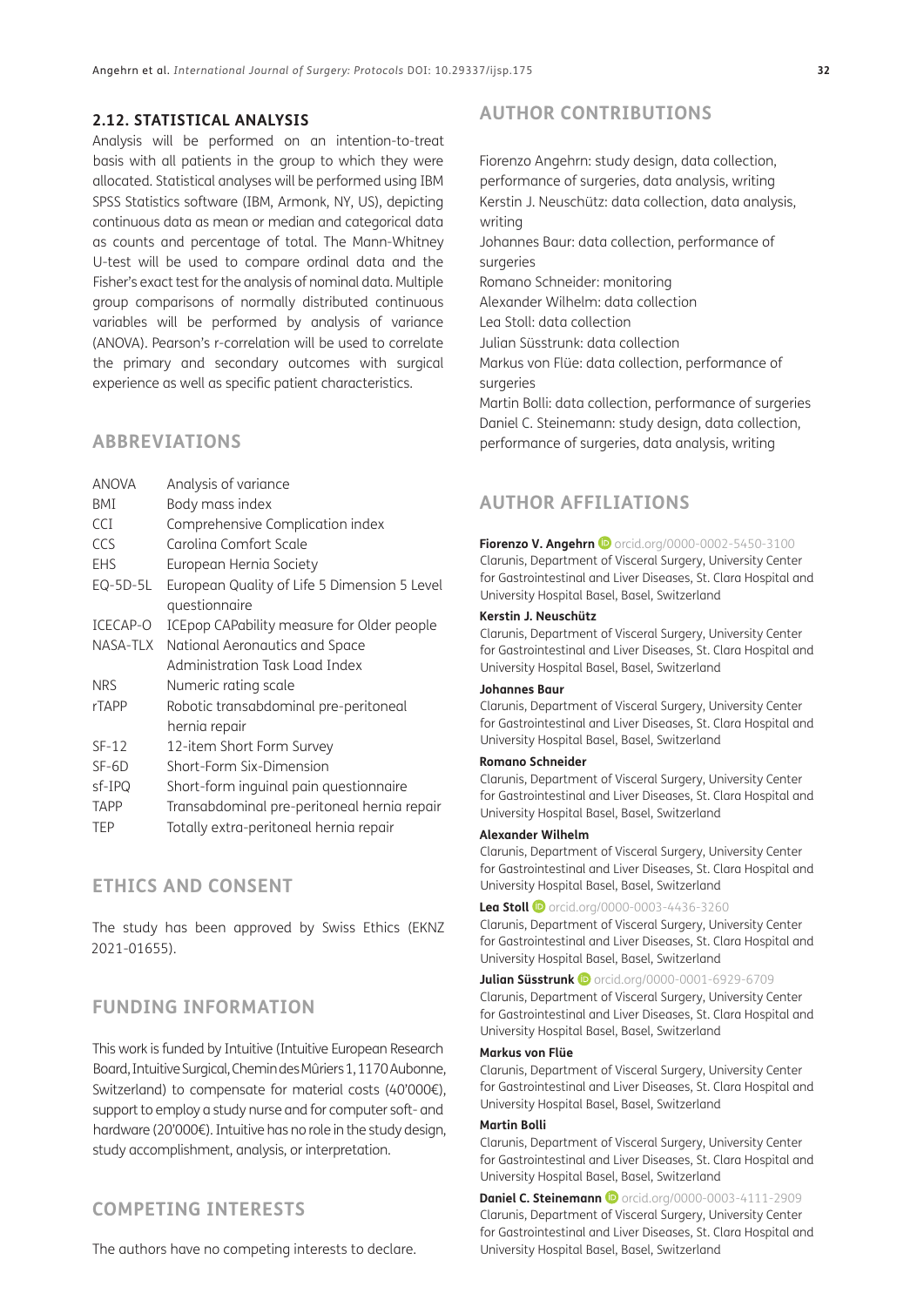# **REFERENCES**

- <span id="page-6-0"></span>1. **Berndsen MR, Gudbjartsson T, Berndsen FH.** [Inguinal hernia – review]. *Laeknabladid* 2019; 105: 385–91. DOI: <https://doi.org/10.17992/lbl.2019.09.247>
- 2. **Stahlman S, Fan M.** Incidence of inguinal hernia and repair procedures and rate of subsequent pain diagnoses, active component service members, U.S. Armed Forces, 2010– 2019. MSMR 2020; 27: 1 1–6.
- <span id="page-6-1"></span>3. **Primatesta P, Goldacre MJ.** Inguinal hernia repair: Incidence of elective and emergency surgery, readmission and mortality. *International Journal of Epidemiology* 1996; 25: 835–9. DOI: <https://doi.org/10.1093/ije/25.4.835>
- <span id="page-6-2"></span>4. **Kingsnorth A, LeBlanc K.** Hernias: Inguinal and incisional. *Lancet* 2003; 362: 1561–71. DOI: [https://doi.org/10.1016/](https://doi.org/10.1016/S0140-6736(03)14746-0) [S0140-6736\(03\)14746-0](https://doi.org/10.1016/S0140-6736(03)14746-0)
- <span id="page-6-3"></span>5. **Towfigh S.** Inguinal Hernia: Four Open Approaches. *Surgical Clinics of North America* 2018; 98: 623–36. DOI: [https://doi.org/10.1016/j.suc.2018.02.004](https://doi.org/10.1016/j.suc.2018.02.004 )
- <span id="page-6-4"></span>6. **Gould J.** Laparoscopic versus Open Inguinal Hernia Repair. *Surgical Clinics of North America* 2008; 88: 1073–81. DOI: [https://doi.org/10.1016/j.suc.2008.05.008](https://doi.org/10.1016/j.suc.2008.05.008 )
- <span id="page-6-5"></span>7. **EU Hernia Trialists Collaboration.** Repair of groin hernia with synthetic mesh: meta-analysis of randomized controlled trials. *Ann Surg* 2002; 235: 322–32. DOI: [https://](https://doi.org/10.1097/00000658-200203000-00003 ) [doi.org/10.1097/00000658-200203000-00003](https://doi.org/10.1097/00000658-200203000-00003 )
- 8. **Bullen NL, Massey LH, Antoniou SA, Smart NJ, Fortelny RH.** Open versus laparoscopic mesh repair of primary unilateral uncomplicated inguinal hernia: a systematic review with meta-analysis and trial sequential analysis. *Hernia* 2019; 23: 461–72. DOI: [https://doi.org/10.1007/s10029-019-01989-7](https://doi.org/10.1007/s10029-019-01989-7 )
- <span id="page-6-6"></span>9. **Wu JJ, Way JA, Eslick GD, Cox MR.** Transabdominal Pre-Peritoneal Versus Open Repair for Primary Unilateral Inguinal Hernia: A Meta-analysis. *World J Surg* 2018; 42: 1304–11. DOI: [https://doi.org/10.1007/s00268-017-4288-9](https://doi.org/10.1007/s00268-017-4288-9 )
- <span id="page-6-7"></span>10. **Podolsky D, Novitsky Y.** Robotic Inguinal Hernia Repair. *Surgical Clinics of North America* 2020; 100: 409–15. DOI: [https://doi.org/10.1016/j.suc.2019.12.010](https://doi.org/10.1016/j.suc.2019.12.010 )
- <span id="page-6-8"></span>11. **Peters BS, Armijo PR, Krause C, Choudhury SA, Oleynikov D.** Review of emerging surgical robotic technology. *Surg Endosc* 2018; 32: 1636–55. DOI: [https://doi.org/10.1007/](https://doi.org/10.1007/s00464-018-6079-2 ) [s00464-018-6079-2](https://doi.org/10.1007/s00464-018-6079-2 )
- <span id="page-6-9"></span>12. **Gundogdu E, Guldogan CE, Ozmen MM.** Bilateral Inguinal Hernia Repair: Robotic TAPP Versus Laparoscopic TEP. *Surg Laparosc Endosc Percutan Tech* 2020; 31: 439–43. DOI: [https://doi.org/10.1097/SLE.0000000000000890](https://doi.org/10.1097/SLE.0000000000000890 )
- <span id="page-6-10"></span>13. **Aghayeva A, Benlice C, Bilgin IA, Bengur FB, Bas M, Kirbiyik E,** et al. Laparoscopic totally extraperitoneal vs robotic transabdominal preperitoneal inguinal hernia repair: Assessment of short- and long-term outcomes. *Int J Med Robot* 2020; 16: e2111. DOI: [https://doi.org/10.1002/](https://doi.org/10.1002/rcs.2111 ) [rcs.2111](https://doi.org/10.1002/rcs.2111 )
- <span id="page-6-11"></span>14. **Aiolfi A, Cavalli M, Micheletto G, Lombardo F, Bonitta G, Morlacchi A,** et al. Primary inguinal hernia: systematic review and Bayesian network meta-analysis comparing open, laparoscopic transabdominal preperitoneal, totally extraperitoneal, and robotic preperitoneal repair. *Hernia*  2019; 23: 473–84. DOI: [https://doi.org/10.1007/s10029-](https://doi.org/10.1007/s10029-019-01964-2 ) [019-01964-2](https://doi.org/10.1007/s10029-019-01964-2 )
- <span id="page-6-12"></span>15. **Kudsi OY, McCarty JC, Paluvoi N, Mabardy AS.** Transition from Laparoscopic Totally Extraperitoneal Inguinal Hernia Repair to Robotic Transabdominal Preperitoneal Inguinal Hernia Repair: A Retrospective Review of a Single Surgeon's Experience. *World J Surg* 2017; 41: 2251–7. DOI: [https://](https://doi.org/10.1007/s00268-017-3998-3 ) [doi.org/10.1007/s00268-017-3998-3](https://doi.org/10.1007/s00268-017-3998-3 )
- <span id="page-6-13"></span>16. **Mughal A, Khan A, Rehman J, Naseem H, Waldron R, Duggan M,** et al. Laparoscopic-assisted transversus abdominis plane block as an effective analgesic in total extraperitoneal inguinal hernia repair: a double-blind, randomized controlled trial. *Hernia* 2018; 22: 821–6. DOI: [https://doi.org/10.1007/s10029-018-1819-8](https://doi.org/10.1007/s10029-018-1819-8 )
- <span id="page-6-14"></span>17. **Yu C-C, Chen Y-T, Huang C-S, Chueh S-CJ, Lo C-W, Tsai Y-C.** A comprehensive study comparing tack and glue mesh fixation in laparoscopic total extraperitoneal repair for adult groin hernias. *Surg Endosc* 2020; 34: 4486–93. DOI: [https://doi.org/10.1007/s00464-019-07234-7](https://doi.org/10.1007/s00464-019-07234-7 )
- <span id="page-6-15"></span>18. **Miserez M, Alexandre JH, Campanelli G, Corcione F, Cuccurullo D, Pascual MH,** et al. The European hernia society groin hernia classification: simple and easy to remember. *Hernia* 2007; 11: 113–6. DOI: [https://doi.](https://doi.org/10.1007/s10029-007-0198-3 ) [org/10.1007/s10029-007-0198-3](https://doi.org/10.1007/s10029-007-0198-3 )
- <span id="page-6-16"></span>19. **Köckerling F, Schug-Pass C.** Early Surgical Intervention following Inguinal Hernia Repair with Severe Postoperative Pain. Frontiers in Surgery 2017; 4. DOI: [https://doi.](https://doi.org/10.3389/fsurg.2017.00067 ) [org/10.3389/fsurg.2017.00067](https://doi.org/10.3389/fsurg.2017.00067 )
- 20. **Manangi M, Shivashankar S, Vijayakumar A.** Chronic Pain after Inguinal Hernia Repair. *International Scholarly Research Notices* 2014. DOI: [https://doi.](https://doi.org/10.1155/2014/839681 ) [org/10.1155/2014/839681](https://doi.org/10.1155/2014/839681 )
- <span id="page-6-17"></span>21. **Reinpold W.** Risk factors of chronic pain after inguinal hernia repair: A systematic review. *Innovative Surgical Sciences* 2020. DOI: <https://doi.org/10.1515/iss-2017-0017>